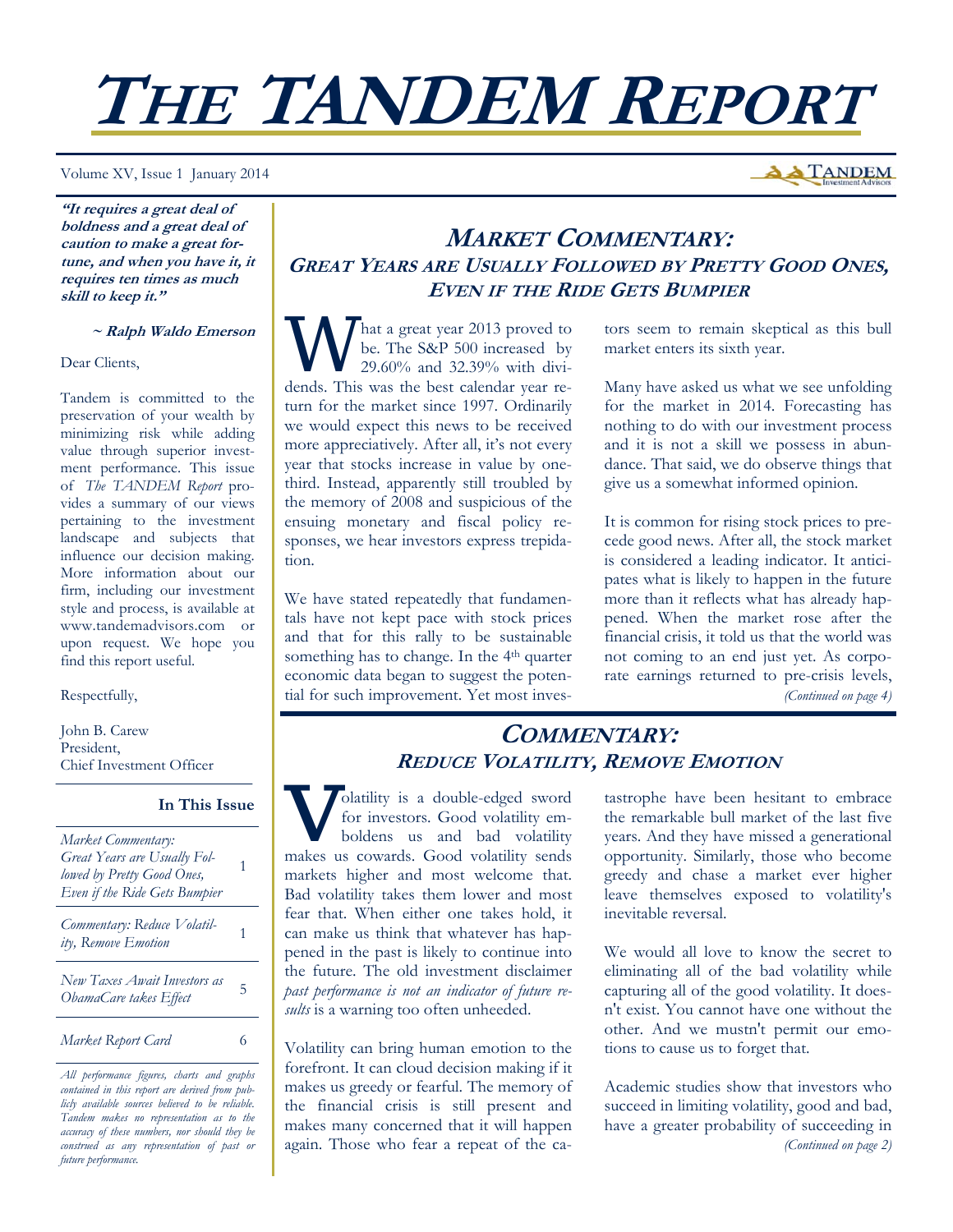#### **12/31/2013 Top 10 Holdings of Dividend Paying Stocks**

Enterprise Products Partners

**12/31/2012** 

EcoLab Wabtec Walgreen TJX Cos **CSX** Wal Mart

Costco Qualcomm Valmont\*

Abbott Labs EcoLab Wal Mart Walgreen Qualcomm Coca Cola Praxair

## **COMMENTARY (CONTINUED)**

*(Continued from page 1)* 

the long run. It only makes sense. If you lose less, you are ahead of the game. If you lose 50%, you have to make 100% to get back to even. If you lose 10% you only have to make 11% to get back to whole.

The problem with academic studies is that they tell us *what* we need to do but not *how* to do it. Some think they can limit volatility by timing the market, hoping to sell high and buy back low. This is easier in theory than in practice. There are plenty of people that claim to have gotten out of the market before the collapse in 2008. But did they get back in in time to ride the incredible bull market that began in March 2009? Or did they miss it? Even if they got back in at some point, they likely missed the biggest part of the move up. So what have they gained?

In order to successfully capture the ups and avoid the downs, you must time your decisions correctly over and over and over again. A crystal ball is not an investment plan.

In our view, the first key to limiting volatility is to remove all emotion from the investment process. There are three components to ignoring the noise and focusing on the task at hand: have a plan; execute the plan; trust the plan so.







most when it is hardest to do *The data do not represent a Tandem portfolio, composite or model. Rather, the data compiled The charts above are not to be construed as a presentation of Tandem's investment performance. reflect the average for Tandem's 10 largest holdings in dividend paying stocks at the end of each calendar year. This is intended solely to illustrate Tandem's investment process.* 

The second key is to avoid volatile stocks. In Tandem's case, the plan is and has always been to invest in stocks that consistently grow earnings and dividends in any economic or market environment. Companies that accomplish this are typically less volatile than those that are more heavily influenced by economic conditions. When companies that meet these criteria are undervalued by *(Continued on page 3)* 

#### **12/31/2011**

Abbott Labs Coca Cola Aptar EcoLab Wal Mart Waste Connections Praxair TJX Cos Enterprise Products Partners Microsoft **12/31/2010**  Abbott Labs Coca Cola Aptar Enterprise Products Partners ITT Sysco Becton Dickinson Microsoft Praxair Harris **12/31/2009**  Abbott Labs Johnson & Johnson Coca Cola Harris Corp **ITT Sysco** Becton Dickinson Microsoft Piedmont Natural Gas NextEra **12/31/2008** 

Exxon Mobil Johnson & Johnson Abbott Labs Piedmont Natural Gas **BP** Coca Cola Praxair Microsoft Greenhill United Technologies \* Valmont was the 11th largest holding. AbbVie was the 10th largest. It is not included due to insufficient history.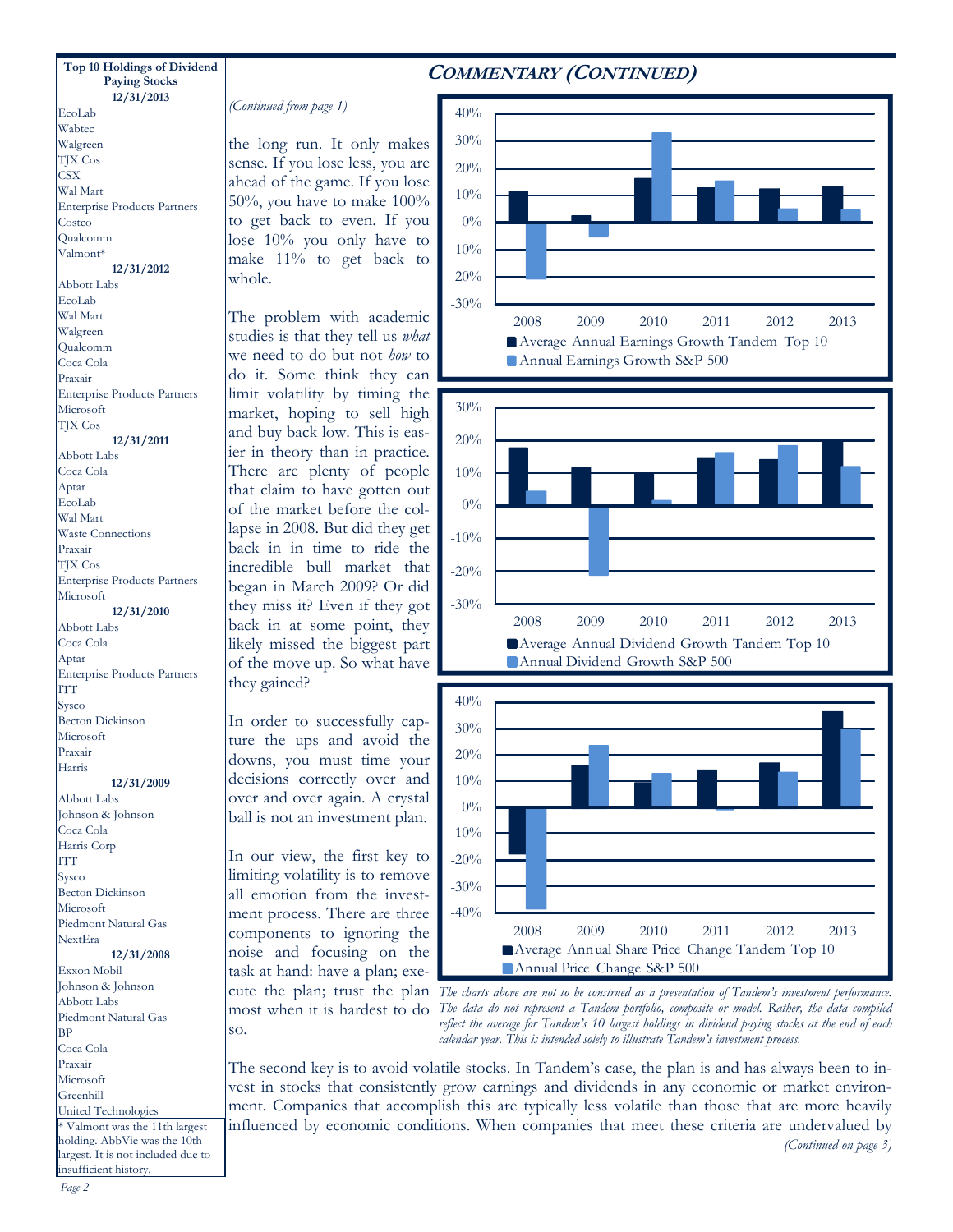## **COMMENTARY (CONTINUED)**

#### *(Continued from page 2)*

the market, we buy them. When they are overvalued, we take some profit. When they no longer meet these criteria, we sell them. And we do it over and over again. No crystal ball required.

The data in the charts on the preceding page illustrate why we have confidence in our plan and are willing to stick with it even in the most trying of times. The top chart shows the average annual earnings growth of Tandem's 10 largest dividend paying holdings every year since 2008 (see list to the left). These companies all met our criteria at the time and produced a much more consistent earnings experience than the broader market. Tandem's holdings produced average positive earnings growth within a range of 2.43% to 15.90% annually. The S&P 500's range of earnings growth varied from –20.37% to 32.89% with significant variance from year to year.

Similarly, the middle chart shows that Tandem's holdings demonstrated average annual dividend growth within a range of 9.69% to 19.28%. This is far more consistent (less volatile) than the S&P 500's record of dividend growth - a range of - 21.04% to 18.24%. Tandem stocks gave their

shareholders an increase in income every year. The broader market cut dividend income by 21% in 2008.

As you might expect, such consistent growth in earnings and dividends produces a more consistent stock price experience. To be clear, stocks are not immune to the market's direction, but if they keep growing earnings and dividends, share prices tend to be far less volatile. The bottom chart demonstrates that these stocks can certainly go down in value when the market does, but often by less. And while the market may go up more than these types of stocks some years, Tandem's

stocks demonstrate a more consistent (less volatile) pattern of behavior.

By creating a portfolio of companies that demonstrate more consistent behavior, we reduce portfolio volatility. Picking companies that control their own destinies allows us to deemphasize external events and focus on the only things our companies can truly control - growing their businesses and increasing their dividends to shareholders. If their businesses grow, their share prices are likely to follow. When the market turns south, these companies keep growing, providing a level of support to their share prices that other companies lack. We pick *stocks* that meet our criteria, not *markets*. Consistency produces less volatility.

As important as limited volatility can be to investment performance, it is equally important to the investor's experience. As we stated earlier, volatility can cloud an investor's judgment. If too much volatility results in fear, we get out of the market at the wrong time. If we get out, then we will likely not be back in to participate in the market's turnaround. Mutual fund data suggests that individual investors panicked in 2008 and got out. And they kept getting out. Then they stayed out until 2013, which means they lost money before they sold and never gave themselves a chance to make it back until the market had already risen for 4 years. This is why limited volatility is important to the investor's actual experience. If limited volatility can keep an investor from getting out of the market, then the investor will participate in the recovery. Staying invested is as important to actual returns as how one is invested.

The chart below paints a rather disheartening picture. The experience of 2008 apparently did lasting damage to mutual fund investors. From 2007 through 2012, these investors withdrew over \$613 Billion (with a B) from U.S. Equity mutual funds. Not only did they take money out when the market was going down, but they were apparently so concerned



about a repeat experience that they continued to make sizable withdrawals as the market embarked on a terrific bull run. Not until five years after the disaster did they put more money into the market than they took out. The amount of money that came back into the market in 2013 was a drop in the bucket compared to what was taken out.

Taking money out of the market may have given investors peace of mind. Losing less in the first place may have accomplished the same thing. Volatility can make cowards of us all. It certainly doesn't make us good decision makers. Limit volatility, lose less and stay invested. No crystal ball required.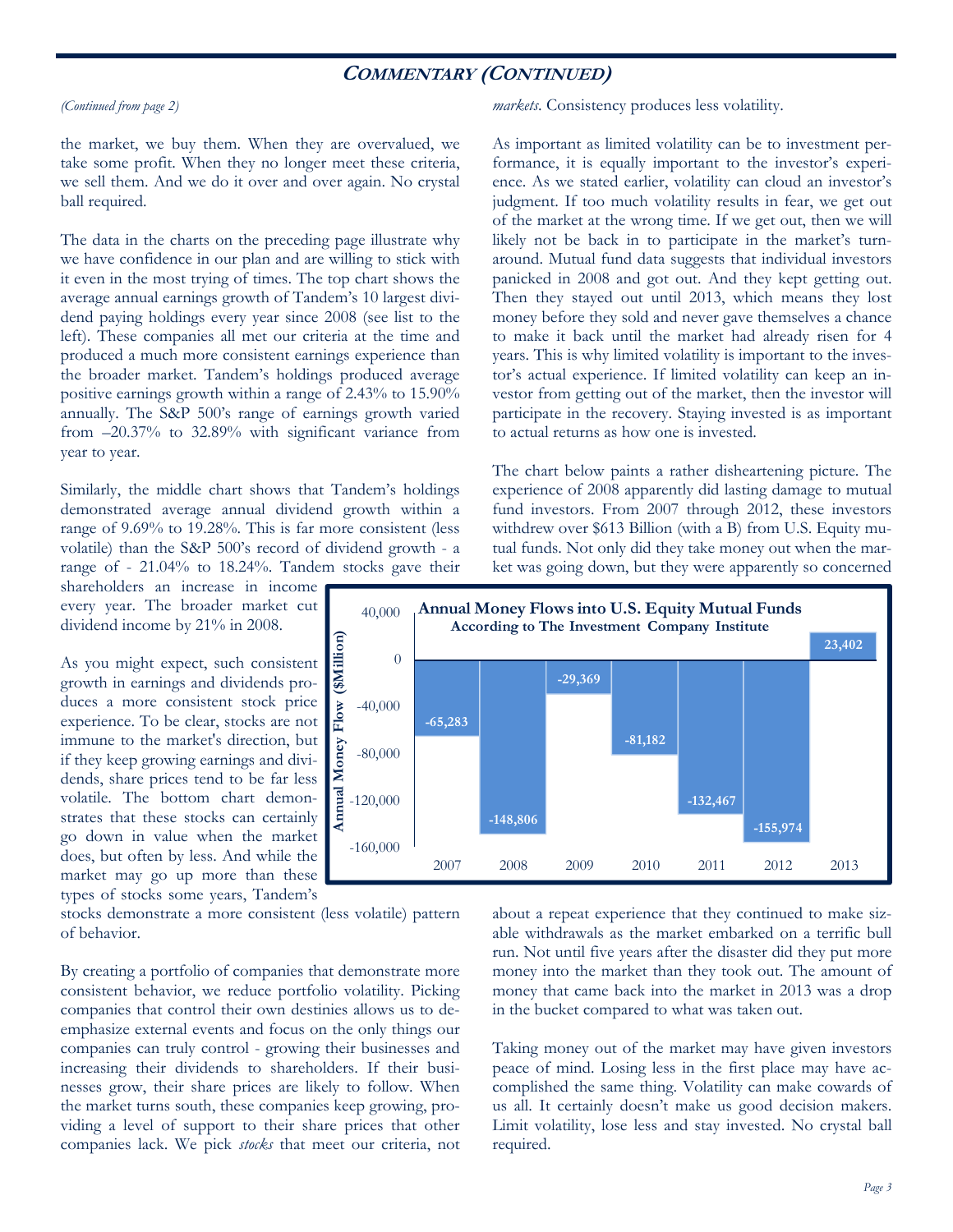## **MARKET COMMENTARY (CONTINUED)**

#### *(Continued from page 1)*

the stock market's advance correctly anticipated that. However, the market's predictive track record is not perfect and so it has its doubters.

In 2013, the market seemed to be telling us that the economy would perhaps return to more normalized levels of growth. And so prices rose appreciably in anticipation. Now corporate earnings have to deliver.

It remains to be seen whether fundamentals will catch up to

seems to be fairly priced. There is nothing wrong with a fairly priced market. It can continue to go up. But if economic data or political events should be less than positive, a fairly priced market is more likely to react than an inexpensively priced one.

One traditional measure of valuation is Price/Earnings Ratio (PE). While there are limitations to the forecasting ability of PEs, most investors understand this measurement. It reflects how much we are willing to pay for earnings. Price divided by Earnings per Share equals PE. The chart at the bottom of this page shows a 25 year history of the S&P

prices or if prices must contract to match fundamentals. Such a hedged statement does not make this much of a prediction. However, there is a fair amount of data to suggest that prices are correctly predicting improvement.

The chart above reflects the annual price appreciation for the S&P 500 since 1989. In that time period, the S&P rose more than 20% nine times. Only once did the market decline the following year, and that was by only 6.56% in 1990. In 1999 the market was just shy of a 20% gain and contracted the next two years. That

said, for the eight years following a  $20\%$  + gain the average increase has been 14.64%. Historically then, great years are typically followed by pretty good ones.

We are comfortable with that as a prediction. We expect a pretty good year. We also expect it to be considerably bumpier than 2013. Valuation models tell us that the market



500's PE. As we might expect, PEs have reached lofty levels at market tops and low levels at bottoms. There is certainly no "normal" level for PEs. They go up and down with stock prices and earnings.

While there is no "normal" PE level for the S&P, there is an average. The average PE for the last 25 years is 18.70. At

> the end of 2013, the PE for 2013 was 17.21. The range for the past 25 years is 11.51 to 29.55. It would be difficult to argue that this market is expensive from a PE standpoint.

> What also is a difficult argument to support is that this market can continue higher in a straight line. During 2013 the Dow Jones Industrials closed at an all time high 52 times, including the last trading day of the year. The most significant pullback was less than 6% in the Spring. *(Continued on page 5)*

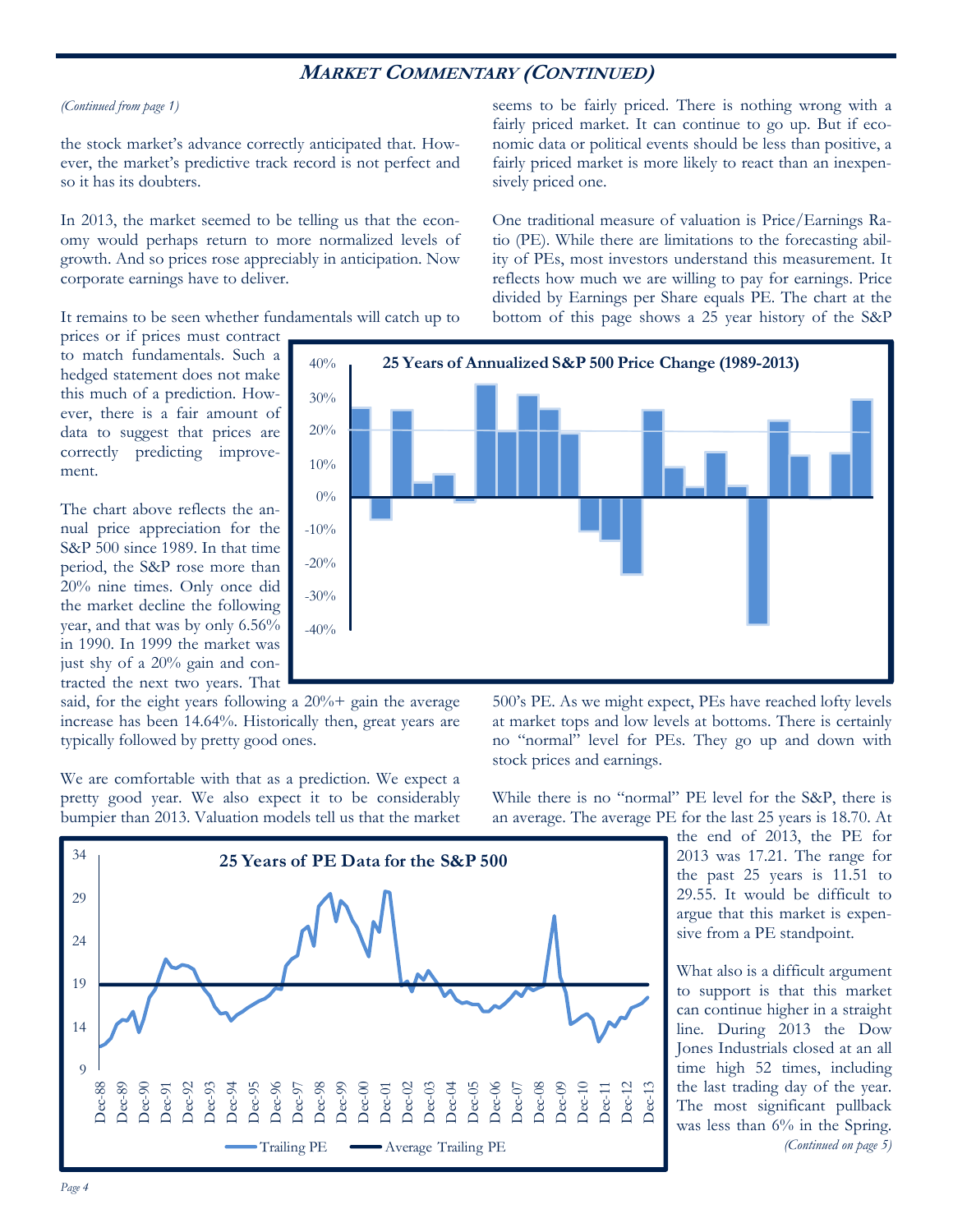## **MARKET COMMENTARY (CONTINUED)**

### *(Continued from page 4)*

The market is overdue for a more meaningful correction and the longer one takes to occur the more significant it will likely be. Oddly, widely anticipated corrections rarely occur.

As we apply our ratio to the S&P 500, the ratio is the dark blue line and the price of the S&P 500 is the lighter blue line. The chart begins in 1990 with the ratio indicating sell. From the summer of 1993 until late 1995 the market's ratio remained in buy territory, as indicated by the first set of vertical lines. There were subsequently two more sell peri-

Tandem's view is that the market is fairly priced and not in



any imminent danger. We rely upon our own proprietary ratio (chart above) in our research process to determine many things, including fair valuation. When we apply the ratio to the S&P 500, as we have done in the chart, we see a ranking of Hold, reflecting a fair valuation.

The chart of our ratio may be difficult to follow, yet it is vital to our work. So we will attempt to explain. Our ratio values growing earnings and dividends. When the ratio goes negative, that means a stock fails to meet our criteria and must be sold outright. If the ratio is positive, a ranking of Buy, Accumulate, Hold or Sell is assigned to the stock based upon where the ratio falls within a range. The process we have developed identifies points in time where the ratio is at an extreme valuation, or outside the normal range. Outside the range above the bands indicates a buy and outside the range below the bands indicates a sell.

ods (1999-2002 and 2007-2009) and two more buy periods (2003-2006 and 2010-2012). For the rest of the time, the ratio remained within the bands, indicating a fair price. Despite all the lines complicating the chart, it is clear that these buy and sell signals proved to be key inflection points in the price of S&P. It is also clear that during periods of fair valuation, the market continued to rise in value.

The chart runs through the end of 2013. The last data point for the ratio, all the way to the right, shows that the S&P's ratio represents a ranking of hold.

Our conclusion is that the market is fairly priced and it will continue to trend higher in a more volatile fashion. In other words, great years are generally followed by pretty good ones, even if the ride gets bumpier.

# **NEW TAXES AWAIT INVESTORS AS OBAMACARE TAKES EFFECT**

any of our clients will find themselves subject to new and higher taxes on realized capital gains and dividends as a result of the Affordable Care Act, or ObamaCare. A new tax bracket for income of at least \$400,000 for single payers and \$450,000 for joint goes into effect for 2013. Anyone in this bracket will have dividends and gains taxed at 20%. There is no change for those

below this income level. However, those that don't reach this bracket don't necessarily escape new taxation. The 3.8% Medicare Surtax is applied to the lesser of one's net investment income or the amount by which one's modified adjusted gross income exceeds \$200,000 (\$250,000 for joint filers). Good news for accountants no doubt. Perhaps you should consult one.